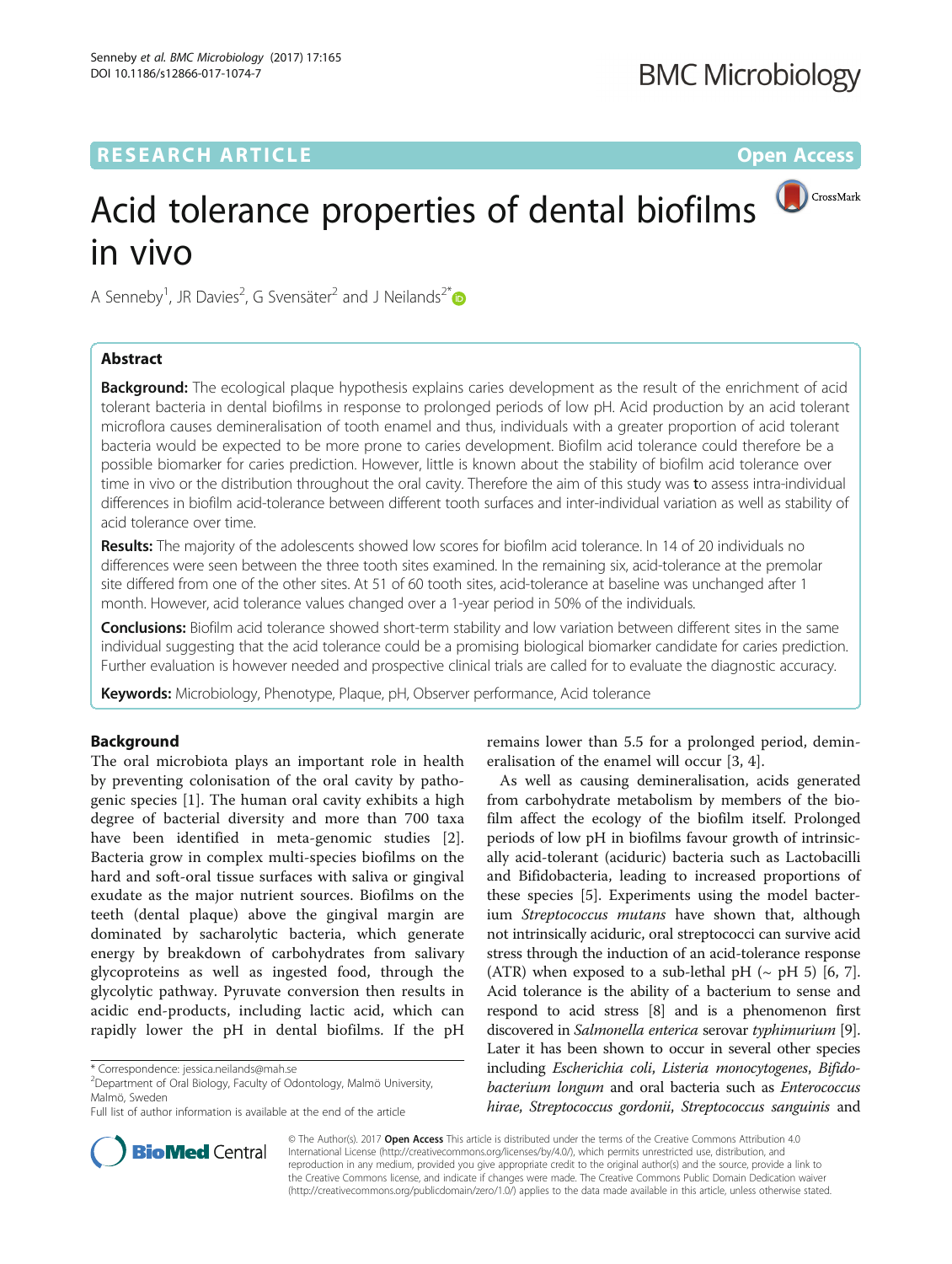Lactobacillus casei [[7](#page-6-0), [10](#page-6-0)–[13\]](#page-6-0). The ATR in S. mutans involves, for example, changes in cell membrane composition, exclusion and extrusion of protons from the cytoplasm, generation of alkali from arginine-containing proteins and up-regulation of chaperones and nucleases to prevent protein misfolding and maintain DNA integrity respectively. [\[6, 14](#page-6-0)–[18](#page-6-0)]. In addition to these survival mechanisms, a shift in the pH optimum for glucose transport and glycolysis allows acid-tolerant streptococcal cells to continue metabolising carbohydrates and producing acid end-products even in acidic environments [\[6\]](#page-6-0). Thus, frequent exposure to low pH will favour, not only intrinsically aciduric species, but also bacteria capable of eliciting an ATR [\[1,](#page-6-0) [19](#page-7-0)]. Selection of intrinsically and adapted acidtolerant bacteria eventually results in a highly aciduric plaque that promotes demineralization of the enamel [\[20](#page-7-0)] and development of caries lesions [\[1,](#page-6-0) [21](#page-7-0)–[24](#page-7-0)]. Consequently, individuals with highly aciduric plaque would be expected to have an increased risk of developing caries compared to those within non-aciduric biofilms.

Caries is one of the most common biofilm-mediated diseases in the world and around 10% of the population worldwide suffer from severe disease. In order to target preventative measures most effectively, it is essential to be able to identify those individuals with increased risk of developing severe caries. Traditionally, methods for caries risk assessment include previous caries experience, sociodemographic- or socio-economic factors, salivary secretion rate and buffer capacity as well as oral hygiene parameters [[25](#page-7-0)–[27](#page-7-0)]. In addition, microbiological tests that measure the number of mutans streptococci or lactobacilli in saliva or plaque are used. These tests show high specificity but low and scattered sensitivity [[25](#page-7-0)–[28](#page-7-0)]. Thus, individuals who are not at risk of developing caries are effectively identified whereas those with increased risk are not. There are several possible reasons for the low sensitivity seen for tests that rely on the count of specific bacterial species, (e.g. S. mutans). For example, it is well known that dental plaque harbours other streptococci that are capable of exhibiting an acid tolerant phenotype (e.g. S. gordonii and Streptococcus oralis) that would lead to a false negative result with this kind of test [[20\]](#page-7-0). On the contrary, the presence of non-aciduric S. mutans in the sample would give rise to false positive results. The low sensitivity of existing tests for caries prediction, clearly illustrates a need for new approaches.

Attempts have been made to develop methods that detect the actual level of acid-tolerance in dental plaque. These include enumeration of bacteria after culturing on low pH agar, where only aciduric bacteria can grow [[29](#page-7-0)] and measurement of growth in acidified broth in microtiter plates [\[30](#page-7-0)]. Another method of distinguishing acidtolerant bacteria from non-acid-tolerant ones is by exposing an established biofilm (dental plaque sample)

to an acid challenge (i.e. a pH known to kill non-acidtolerant bacteria) and visually assessing the proportion of bacteria that survive by staining with the LIVE/ DEAD<sup>®</sup> BacLight™ stain [[31](#page-7-0)]. The latter method has been used previously to determine the levels of acid-tolerant bacteria in dental plaque samples from exposed root surfaces in elderly patients [[32\]](#page-7-0). Since the presence of acid tolerant microorganisms in biofilms is intimately related to the demineralisation process of the tooth, the acid challenge method could be a possible test in caries prediction. However in order to be a possible candidate it must not fluctuate over the short term and preferably show low variation within the oral cavity so that sampling can be easy and representative. In this study we have used the acid challenge method to investigate biofilm acid tolerance at different tooth sites in the same individual as well as the variation between individuals. In addition, short and long-term changes in acid tolerance have been studied. This work represents the first step in the evaluation process of biofilm acid tolerance in vivo as a possible biomarker in caries prediction.

# Methods

#### Subjects

Forty adolescents (aged 12–13 years) visiting a public dental health clinic in Kronoberg County, Sweden for their regular dental check-up appointment were recruited to the study. Ethical approval was obtained from the Regional Ethical Review Board, Lund, Sweden (registration number: 2016/146). Adolescents and parents received written information by post prior to the visit and informed consent was obtained before enrollment in the study. Eligible subjects were healthy individuals with erupted permanent first molars, first premolars and incisors. Individuals who had received antibiotic treatment over the past 3 months were excluded.

#### Sample collection

Plaque biofilm sampling was performed by a dental hygienist, who was trained in the procedure. For half of the adolescents ( $n = 20$ ) biofilms were sampled using Quicksticks (Dab Dental AB, Upplands Väsby, Sweden) from all supragingival approximal surfaces between second premolars and first molars (four sites) and pooled to give one sample for each individual. Samples were taken at baseline (time 0), after 6 and 12 months. In the other individuals ( $n = 20$ ) biofilms were sampled and pooled in the same manner from all approximal surfaces between second premolars and first molars (four sites), between canines and first premolars (four sites) and between the central incisors in both jaws (two sites) resulting in three samples from each individual. This sampling took place at baseline, after 3 days and after 1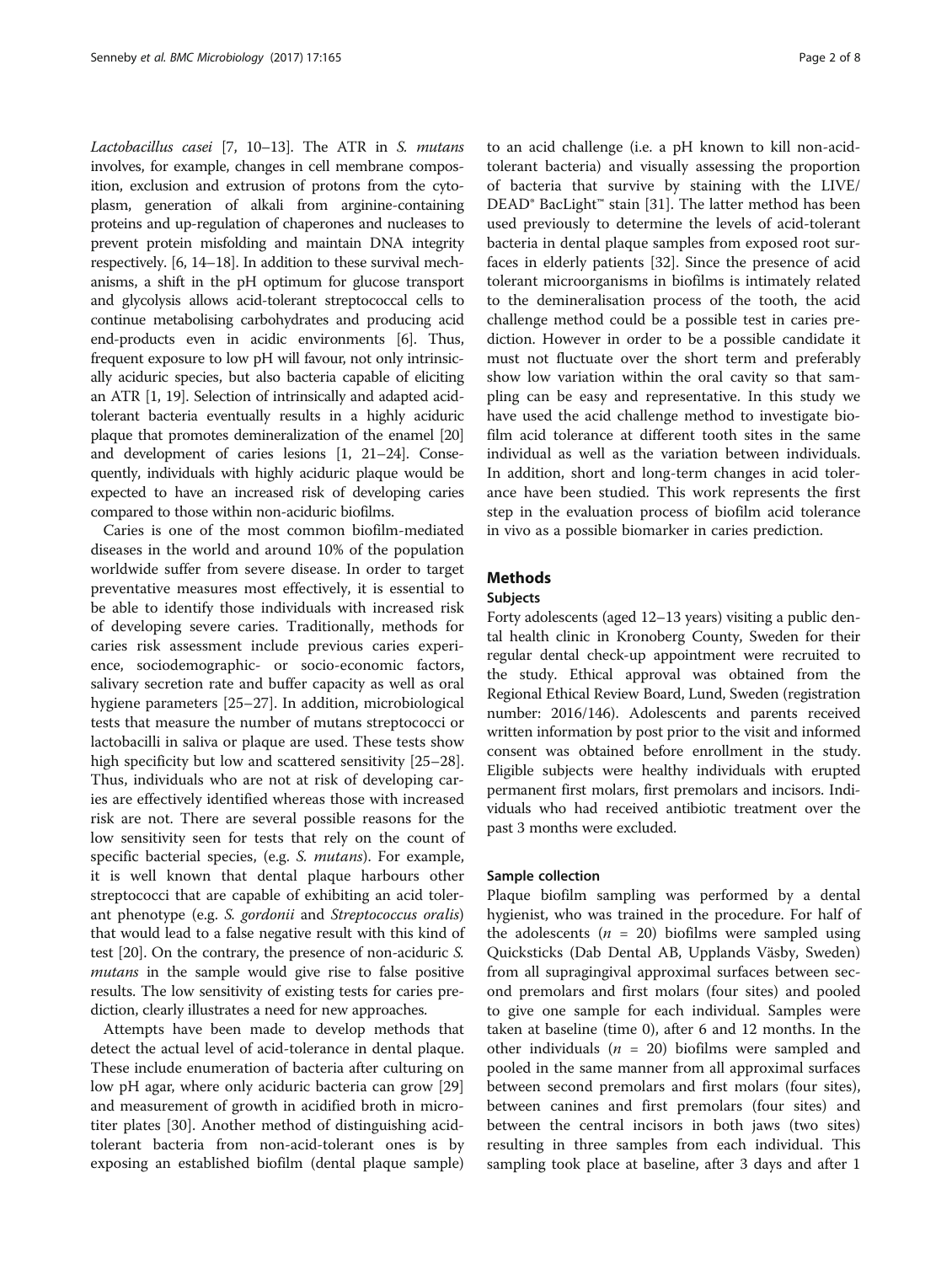month. Samples were transferred to sterile microfuge tubes and sent to the laboratory for analysis.

#### Assessment of biofilm acid tolerance

Each sample was suspended in 200 μl TYE medium (1.7% tryptone, 0.3% yeast) containing 40 mM phosphate/citrate (P/C) buffer (pH 3.5) and 20 mM glucose and vortexed with glass beads to disperse the biofilm before incubation at 37° C for 2 h. Cells were then stained using LIVE/DEAD® BacLight™ Fluorescent Stain (Molecular Probes, Eugene, USA) [\[32](#page-7-0)] and introduced into Ibidi mini flow cells (IbidiR μ-Slide, Ibidi GmbH, Martinsried, Germany). Each sample was examined using an inverted confocal scanning laser microscope (Nikon Eclipse TE2000, Nikon Corp., Tokyo, Japan) with an Ar laser (488 nm laser excitation). Live (acid-tolerant) bacteria appeared green while dead (non acid-tolerant) bacteria appeared red (Fig. 1). Assessment of acidtolerance was based on scoring of ten random images from each sample. Due to differences in bacterial size and cellular morphology, it was not possible to estimate the percentage of green (acid-tolerant) and red (nonacid-tolerant) bacteria using pixel-based methods. Assessment was therefore carried out by an experienced rater (author JN) through comparison of the proportion of green cells in each image with an interval scale (with 5 possible scores or threshold values) presented in Fig. 1 [[33\]](#page-7-0). A change in the level of acid-tolerance was defined as an increase or decrease of ≥2 scores according to the interval scale. This corresponded to a difference of at least 20% in the proportion of acid-tolerant cells in the images. Scoring is more time efficient than counting the cells in each image manually, especially when a large number of images are to be analysed. To test the validity of the interval scale (1–5 scores) for assessment of the proportion of acid-tolerant cells in biofilms, a comparison was made of the score given by the rater with that given by counting the actual numbers of acid-tolerant cells in 10 images (2 images representing each score). The intra-rater agreement of acid-tolerance assessments according to the interval scale was determined by comparing the scores given for the same 50 images, presented in random order,

on two separate occasions separated by 2 weeks. The 50 images represented 10 images for each score.

#### Statistical analysis

Wilcoxon's matched-pairs signed rank test was used for the comparison of score values from baseline with the corresponding values from day 3 and 1 month. The score values from the different sites at baseline as well as the score values from baseline, 6 months and 1 year were compared with a 1-way ANOVA (Friedman's test with Dunn's multiple comparison post-test).

# Results

# Validity of interval scale for assessment of acid-tolerance in biofilms

Acid tolerance in this study was defined as the proportion of biofilm cells that were green (i.e. viable following an acid challenge (pH 3.5) for 2 h) by visual comparison with the scale shown in Fig. 1. For eight images, the score assigned using the scale was exactly the same as that revealed by counting. For two images however, the rater's assessment differed by one score from that obtained by counting. In both images, the actual number of acid-tolerant cells was close to the threshold boundary, for example, an image given score 3 by the rater (corresponding to 41–60% acid-tolerant cells) actually contained 62% acid-tolerant cells.

The intra-rater agreement was 94% (kappa 0.92) as the exact same score was given to 47 images on the two occasions. In the remaining 3 images, the results differed by one score (defined as no difference). Thus, the intra-rater agreement according to Landis and Koch was almost perfect [\[34\]](#page-7-0).

# Distribution of acid-tolerance in 12-year old individuals

To determine the range of acid-tolerance scores within the study population, biofilm samples were taken on a single occasion from the approximal surfaces between the second pre-molar and first molar in each quadrant and pooled to give one sample from each individual. This revealed a spread in biofilm acid-tolerance amongst the 40 individuals over the entire range of the evaluation

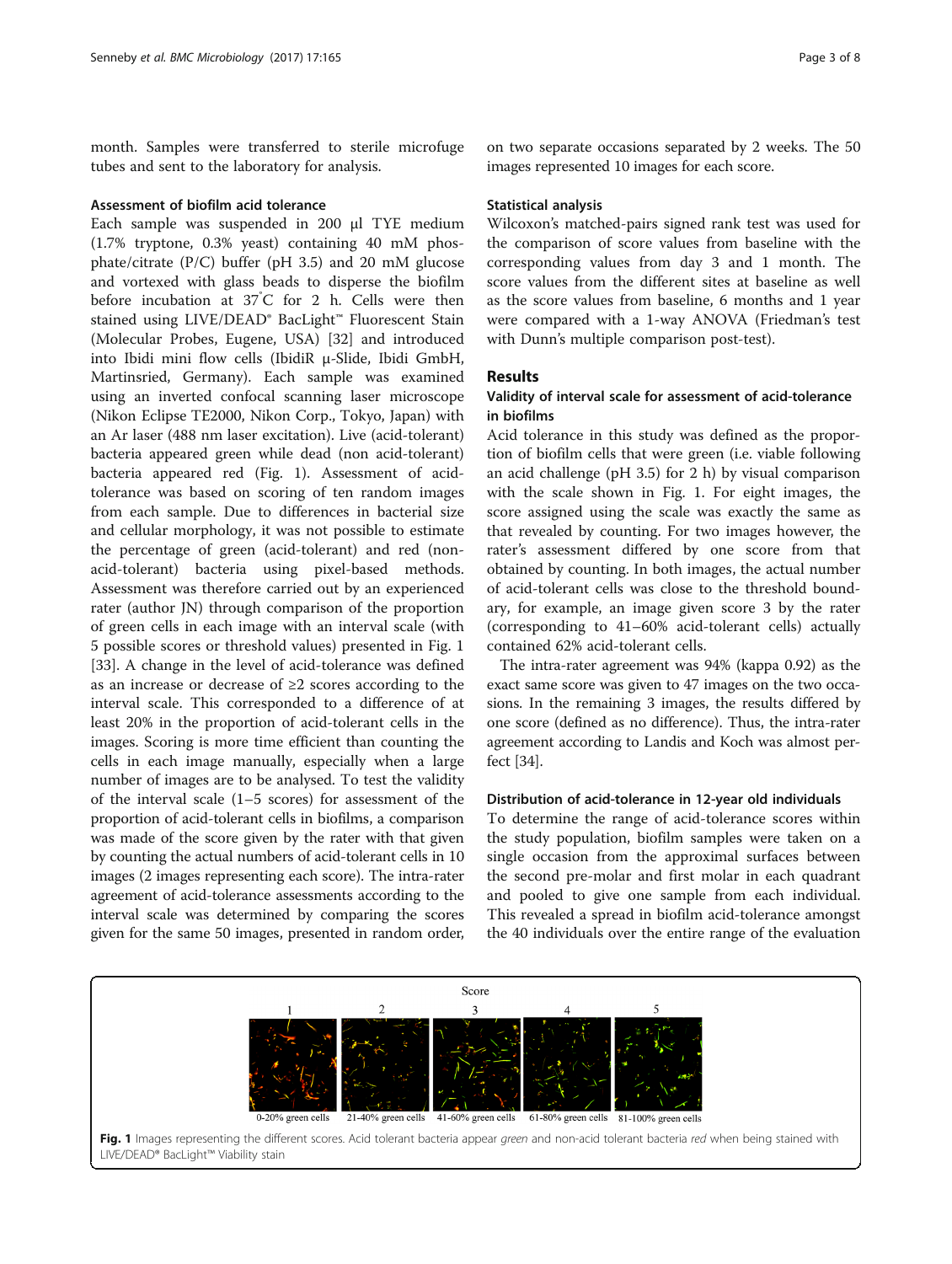<span id="page-3-0"></span>scale (from score 1, 0–20% to score 5, 81–100%). Most of the individuals (75%) had a low acid-tolerance (score 1 or 2) while less than 10% had biofilms with a high acid-tolerance (score 4 or 5) (Fig. 2). Thus, the level of acid tolerance within the study population varied, with the majority of individuals showing low levels of acid-tolerance in their oral biofilms. In images of biofilms from the individuals showing a high acid tolerance, both green cocci and short, long and pleomorphic, green rods could be observed, suggesting that a range of different bacterial species in the biofilms were acid-tolerant (Fig. 3).

# Comparison of acid tolerance between different tooth surfaces in the same individual

To investigate whether acid-tolerance varied between tooth surfaces in the same individual, biofilms were sampled on a single occasion from three different approximal sites in 20 subjects. In all individuals, the sample taken from between the first incisors and that taken between the second premolar and the first molar showed exactly the same acid-tolerance score. In 14 subjects, the approximal site between the canines and the first premolar had the same acid-tolerance score as the incisor and molar sites. However, in the remaining six individuals, the acid-tolerance at the pre-molar site differed from one of the other sites by  $\geq 2$  scores  $(p = 0.17)$  (Table 1).

#### Reliability of the acid tolerance assessment method

To investigate the reliability of the assessment method, sampling from between the central incisors, canine and first premolar, and second premolar and first molar sites was repeated after 3 days and the acid-tolerance values compared with the baseline measurements. This revealed a high degree of short-term consistency, with the same values obtained in 18 of the 20 individuals at the incisor





Fig. 3 Image of biofilm sample showing acid tolerant bacteria (green cells) with different morphologies

and molar sites and 17 of 20 the individuals at the sites between the canines and pre-molars ( $p = 0.48$ ).

#### Changes in biofilm acid-tolerance over time

To investigate the time-frame over which changes in biofilm acid-tolerance occurred, the values at baseline at 60 sites were compared with those obtained after 1 month. At 51 of 60 sites, low (score 1 and 2) or moderate (score 3) acid-tolerance values at baseline were unchanged after 1 month (Table [2\)](#page-4-0). At four sites an increase  $(≥ 2$  scores) in acid-tolerance was seen, whereas at five sites a decrease ( $\geq$  2 scores) was seen. These data suggest that the proportion of acid-tolerant organisms in biofilms can both increase and decrease over 1 month but in the majority of the sites it remains unchanged ( $p = 0.63$ ).

Since we postulate that caries development would require a high-degree of acid tolerance in the biofilm

Table 1 Distribution of acid tolerance scores in biofilms in individuals exhibiting a change in score (change = difference in score  $\geq$  2) between the three different sites within the oral cavity (between the central incisors, approximal surface between canine and of 1st premolar and approximal surface between 2nd premolar and 1st molar). Biofilms collected from all quadrants was pooled in one sample

| Individual | Inscisors | 1st premolars | 1st molars |
|------------|-----------|---------------|------------|
| А.         |           | Κ             |            |
| В.         | Β         |               |            |
| C.         |           |               |            |
| D.         | 2         |               | २          |
| Ε.         | २         |               |            |
| F.         |           |               |            |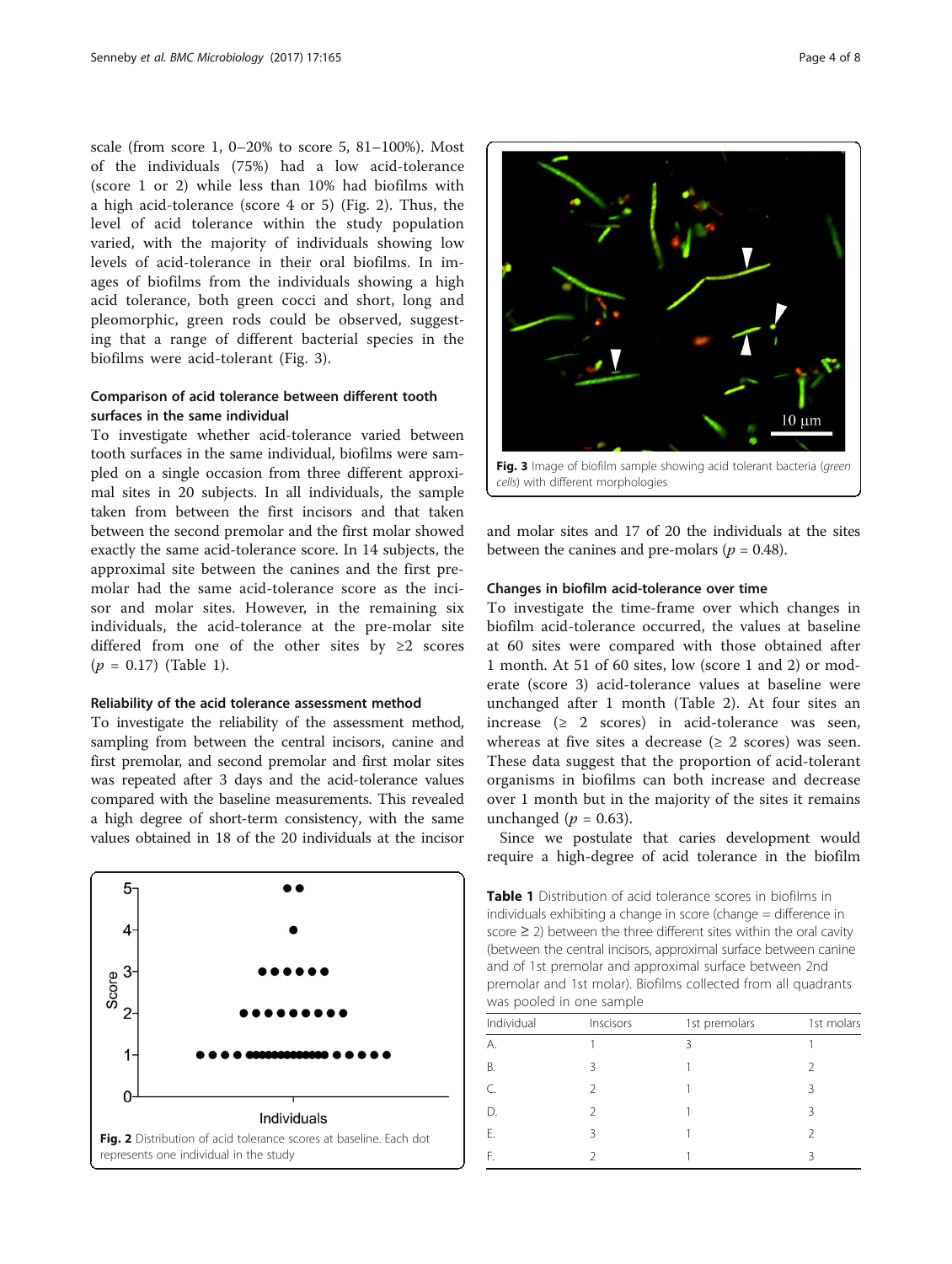| premotal and approximativament between zha premotal and ist motal. Diomini collected nomi all quadrants and pooled in one sample) |             |                                  |                |                                   |             |  |  |
|-----------------------------------------------------------------------------------------------------------------------------------|-------------|----------------------------------|----------------|-----------------------------------|-------------|--|--|
| No change in acid tolerance score                                                                                                 |             | Increased acid tolerance score   |                | Decreased acid tolerance score    |             |  |  |
| Baseline $-1$ month <sup>a</sup>                                                                                                  | Sites $(n)$ | Baseline $-1$ month <sup>a</sup> | Sites $(n)$    | Baseline $- 1$ month <sup>a</sup> | Sites $(n)$ |  |  |
| $1 - 1$                                                                                                                           | 26          | $1 - 4$                          |                | $3 - 1$                           | 4           |  |  |
| $1 - 2$                                                                                                                           | 9           | $1 - 3$                          |                | $4 - 1$                           |             |  |  |
| $2 - 1$                                                                                                                           | 6           | $2 - 4$                          |                |                                   |             |  |  |
| $2 - 2$                                                                                                                           |             |                                  |                |                                   |             |  |  |
| $2 - 3$                                                                                                                           |             |                                  |                |                                   |             |  |  |
| $3 - 2$                                                                                                                           |             |                                  |                |                                   |             |  |  |
| $3 - 3$                                                                                                                           |             |                                  |                |                                   |             |  |  |
| Total $(n)$ :                                                                                                                     | 51          |                                  | $\overline{4}$ |                                   |             |  |  |
|                                                                                                                                   |             |                                  |                |                                   |             |  |  |

<span id="page-4-0"></span>Table 2 Change in biofilm acid tolerance scores (change = difference in score  $\geq$  2) between baseline and 1-month follow-up in 60 tooth sites (biofilm collected from 20 individuals, three locations; between central inscisors, approximal surface between canines and 1st premolar and approximal surface between 2nd premolar and 1st molar. Biofilm collected from all quadrants and pooled in one sample)

<sup>a</sup>Acid tolerance score

 $n = number$ 

over a considerable period, fluctuation in biofilm acidtolerance at one site over the longer term (6 months to 1 year) was also studied. Eighty-five percent of the sites showed a low or moderate acid-tolerance at baseline and the values fluctuated around this level over the one-year period (Table 3). At two sites however, a high acidtolerance measurement at baseline (score 5) decreased to a low value at 6 months (score 1), which was

**Table 3** Distribution of acid tolerance scores in biofilm collected from approximal surfaces between 2nd premolars and first molars from 20 individuals at baseline, 6-months and 1-year follow-up

| Individuals | Baseline       | ╯<br>6 months           | T.<br>1 year   |  |
|-------------|----------------|-------------------------|----------------|--|
| $1. \,$     | $\mathbf{1}$   | $\mathbf{1}$            | $\mathbf{1}$   |  |
| 2.          | 1              | $\mathbf{1}$            | $\mathbf{1}$   |  |
| 3.          | $\mathbf{1}$   | $\mathbf{1}$            | $\mathbf{1}$   |  |
| 4.          | $\mathbb{1}$   | $\mathbf{1}$            | $\overline{2}$ |  |
| 5.          | $\mathbf{1}$   | $\overline{2}$          | $\mathbf 1$    |  |
| 6.          | 1              | $\overline{c}$          | 1              |  |
| 7.          | $\mathbf{1}$   | $\overline{\mathbf{3}}$ | 1              |  |
| 8.          | $\mathbb{1}$   | 3                       | $\overline{2}$ |  |
| 9.          | $\mathbf{1}$   | $\overline{3}$          | $\overline{3}$ |  |
| $10.$       | 1              | 5                       | $\overline{4}$ |  |
| 11.         | $\sqrt{2}$     | $\mathbf{1}$            | $\overline{2}$ |  |
| 12.         | $\sqrt{2}$     | $\mathbf{1}$            | $\overline{2}$ |  |
| 13.         | $\sqrt{2}$     | $\overline{2}$          | $\overline{2}$ |  |
| 14.         | $\sqrt{2}$     | $\overline{3}$          | $\mathbf{1}$   |  |
| 15.         | $\overline{3}$ | $\mathbf{1}$            | $\overline{2}$ |  |
| 16.         | $\mathsf 3$    | $\overline{2}$          | $\mathbf{1}$   |  |
| $17.$       | $\overline{3}$ | $\overline{c}$          | $\overline{c}$ |  |
| 18.         | $\mathsf 3$    | $\overline{2}$          | $\overline{4}$ |  |
| 19.         | 5              | 1                       | $\mathbf{1}$   |  |
| 20.         | 5              | 1                       | $\mathbf{1}$   |  |

maintained at the one-year sampling point. In contrast, at 1 site the opposite occurred with a low initial acid tolerance score increasing to a high score after 6 months that then remained stable at 1 year. These results show that for most individuals in this study, acid tolerance is generally low and stable over the long-term ( $p = 0.88$ ). However, a small proportion of the individuals showed changes between the values obtained on the first and second sampling occasions and that once a change had occurred, the new level of acid tolerance was maintained at the one-year sampling point.

# **Discussion**

Supragingival plaque biofilms develop through adherence of microorganisms to saliva-coated tooth surfaces. These biofilms show a high degree of diversity but are dominated by Streptococcus and Actinomyces, which express adhesins that can bind adsorbed salivary proteins. Both these genera are saccharolytic and normally acquire nutrients through the cooperative degradation of glycan chains from salivary glycoproteins. Intermittently carbohydrates derived from food are metabolized by microorganisms, giving rise to products such as acetate, lactate, formate and succinate, which lead to rapid acidification of the biofilm [[3\]](#page-6-0). As early as 1944, Stephan [[33\]](#page-7-0) showed that the pH in plaque from caries-active individuals was initially lower and fell to a lower level for a longer period in response to a glucose rinse, than in plaque from healthy subjects. The phenomenon has been confirmed in subsequent studies; see for instance Aranibar Quiroz et al. [[35\]](#page-7-0), where, in caries-active individuals, biofilm pH remained below 5.5 for more than 15 min after a sucrose rinse. This observation has been interpreted as evidence that biofilms showing sustained pH drops contain acidtolerant bacteria, which survive the long-term acidic environment and are able to metabolize and generate acid at low pH levels [[36](#page-7-0)]. In addition to adapted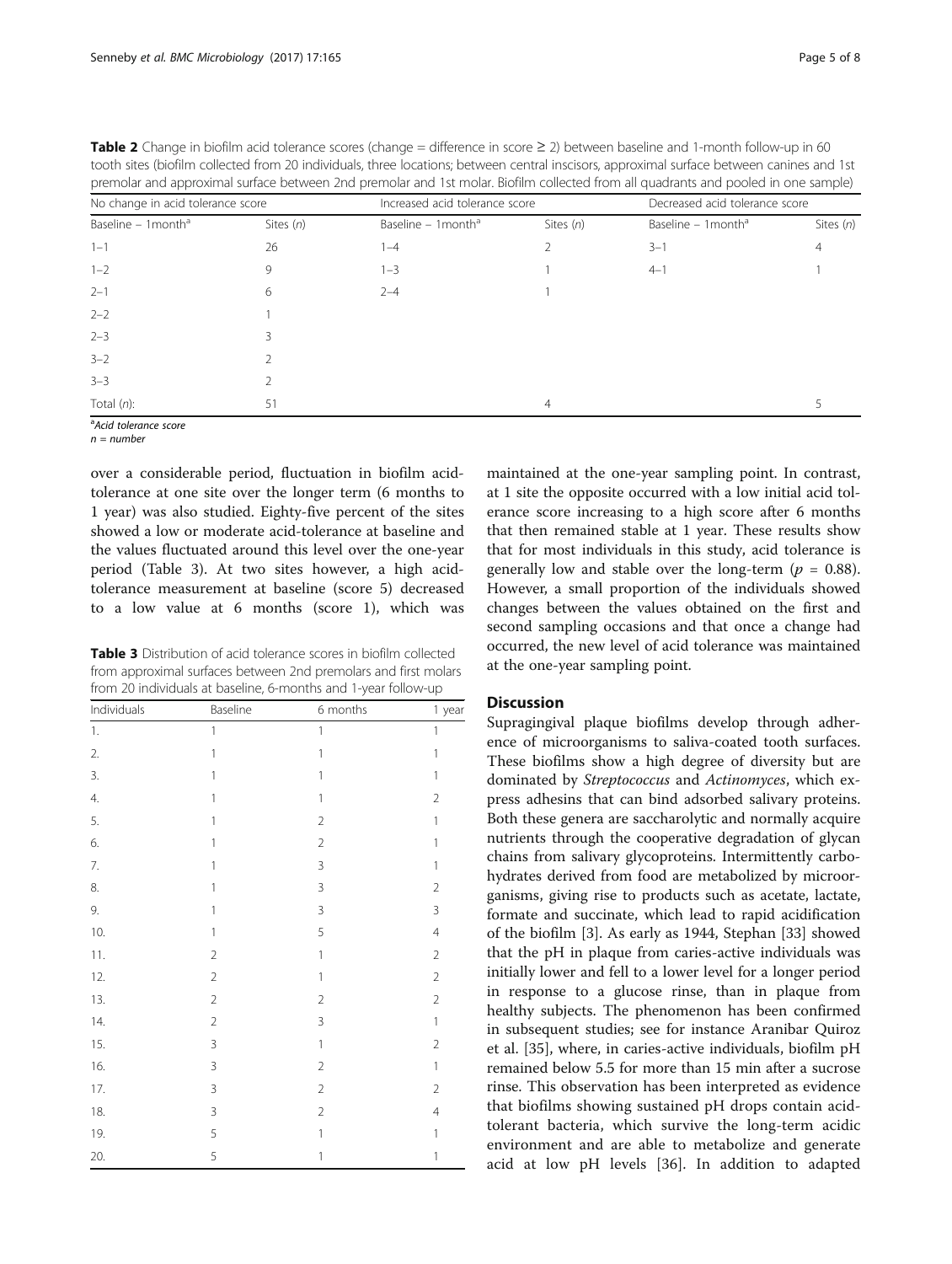acid-tolerant species such as members of the genera Streptococcus and Actinomyces acid tolerant bacteria also include the intrinsically acid-tolerant genera such as Lactobacillus [\[23\]](#page-7-0) and Bifidobacterium [\[37\]](#page-7-0). Although S. mutans and Streptococcus sobrinus were the first acidtolerant streptococcal species identified, today it is known that other streptococci such as S. oralis, Streptococcus mitis, S. sanguinis and Streptococcus anginosus also can exhibit acid-tolerance and indeed S. oralis can produce acid at rates exceeding that of some S. mutans strains [[7,](#page-6-0) [20, 30, 38\]](#page-7-0). In this study, images of plaque biofilms from individuals with a high acid-tolerance score revealed a range of bacterial morphologies amongst the acid-tolerant cells, indicating that a variety of bacterial species probably contribute to the overall acid-tolerant microbiota of the biofilm.

Irrespective of the specific bacterial composition, a high degree of acid tolerance would enhance the cariogenic potential of the supragingival biofilm and the appearance of an acid-tolerant microbiota would be expected to be an early event in the caries process. Thus, it may be possible to utilize evaluation of the overall level of acid tolerance in oral biofilms as an early marker to predict enamel caries. In this study, the proportion of acid-tolerant microorganisms in biofilms collected from the study population ranged from low to high on the scale (Fig. [2](#page-3-0)), confirming that the method has the capacity to distinguish between individuals with different levels of biofilm acid-tolerance. The majority (92%) of the subjects showed low levels (scores 1–3) suggesting that they lack the pre-requisite conditions necessary for development of caries and would be expected to have a low risk for disease development. This figure corresponds well to the proportion of caries-free 12-year olds in the Health Authority area [[39\]](#page-7-0). On the other hand, 8% had a high level of acid-tolerant bacteria (score 4 or 5), suggesting that these individuals may have an increased risk of developing caries.

The oral cavity is known to contain a number of distinct ecological niches influenced by factors such as nutrient supply, pH and oxygen tension. For instance, the properties of subgingival biofilms are known to differ from those of biofilms above the gingival margin or on the tongue. To investigate whether there are differences between supragingival sites within subjects, acid tolerance in approximal plaque from the incisor, pre-molar and molar regions was compared. The acid-tolerance was shown to be largely consistent for the three selected sites within an individual; with complete agreement between the values for the incisor and molar regions. This suggests that supragingival biofilms on different teeth are subjected to the same stress factors and ecological influences of relevance for acid-tolerance development [[1\]](#page-6-0).

To investigate the reliability of the assessment method for acid-tolerance of the biofilms, two samples were taken from the same site 3 days apart. In 19 of 20 individuals, biofilm acid tolerance was shown to be low at baseline and the same outcome was seen after 3 days. This confirms that the method is reliable since detectable changes in acid-tolerance are unlikely to occur during this time. Score 4 and 5 represents a dysbiotic state indicating high carbohydrate intake and low pH over time. A pre-requisite for the development of an acid tolerant microbiota is acid-adaptation and the enrichment of aciduric strains within the biofilm [\[5](#page-6-0)] and since bacterial doubling time in dental biofilms in vivo is known to be in excess of 21 h, it is unlikely that acidtolerant bacteria would achieve numerical dominance in the biofilm over 3 days. It is therefore also unlikely that any food intake prior to sampling would affect the result. However, to investigate more closely how rapidly changes in biofilm acid tolerance can occur, samples were retaken from the same site after 1 month. At 51 of 60 sites, the acid-tolerance at baseline was low or moderate and no changes were seen between samples taken at baseline and at 1 month. However, the acid tolerance increased at 4 and decreased at 5 sites over the 1 month period suggesting that both acid-adaptation as well as de-adaptation can occur over this time. Acid adaptation has previously been demonstrated to occur over 10 days in in vitro experiments in chemostats using a 9-species-consortium that was pulsed daily with glucose [[40\]](#page-7-0).

At present there are no marker-based methods to identify acid tolerant bacteria. However, exposing bacteria to low pH is commonly used to distinguish acid tolerant from non-acid tolerant ones. This method is based on the ATR concept – where an exposure to sublethal pH values (pH 5.5) leads to an ATR that enhances survival at pH values which kill non-adapted cells (killing pH) [[9\]](#page-6-0). Bacteria that have been exposed to sublethal pH in the oral cavity due to metabolism of carbohydrates would be acid-adapted and thus when exposed to a killing pH (pH 3.5) ex vivo these adapted bacteria as well as intrinsically acid tolerant ones will survive whereas not acid tolerant will not. The killing pH was chosen based on previous studies on acid tolerance capacity of different oral species [\[7](#page-6-0)]. Acid tolerant bacteria (defined as viable cells after the ex vivo pH challenge) were distinguished from non-acid tolerant ones using the LIVE/DEAD® BacLight™ Viability stain. The LIVE/DEAD stain have been tested on a range of different Gram positive and Gram negative species and have shown good correlation with standard plate counts [[41\]](#page-7-0).

In order for enamel caries lesions to develop and progress, extended periods of low pH within biofilms are required. Studies have shown that during cariogenic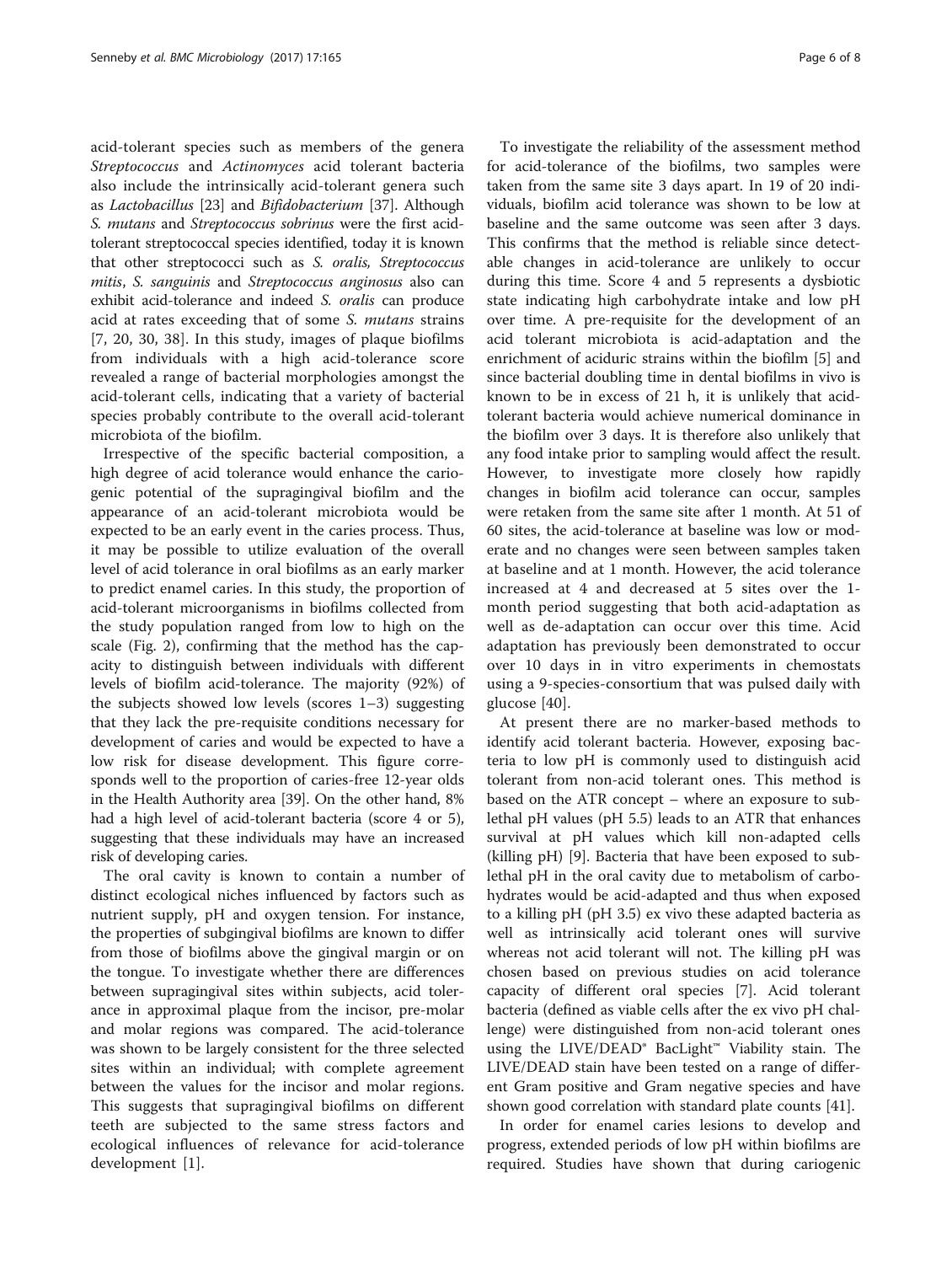<span id="page-6-0"></span>challenge caries lesions can develop within 14 days although under normal circumstances caries development and progression is a much slower process [[42](#page-7-0)–[44](#page-7-0)]. Therefore, acid-tolerance in biofilms within the subjects over 1 year was also investigated. As seen in the shortterm investigation, in the majority of individuals the acid-tolerance at baseline was low and this was maintained at 6 months and 1 year. However, in a minority of subjects a major increase (4 scores) was seen between the level of acid tolerance and baseline and that at 6 months. In two individuals, the reverse appeared to have occurred where high acid tolerance levels at baseline were found to be low at both 6 months and 1 year. Thus succession towards a healthier microbiota appears to have occurred in these individuals, suggesting that the ecological pressure driving development of acid tolerance has been removed in these subjects. In one individual, a low acid tolerance score at baseline had increased to a high score at 6 months, which was also seen at 1 year. This suggests that the normal homeostasis within the biofilm in this subject was disrupted leading to extended periods of low pH and succession of acidtolerant bacteria. Factors potentially driving this process could be frequent intake of fermentable carbohydrates or reduced buffer capacity in saliva.

# Conclusion

Biofilm acid tolerance showed short-term stability and low variation between different sites in the same individual. The acid tolerance test is an indicator of the acidproducing potential of a biofilm and is thus intimately related to the demineralisation process. As such it represents a promising biological biomarker candidate for caries prediction. However further evaluation of the test is needed and prospective clinical trials are called for to evaluate the diagnostic accuracy.

#### Acknowledgements

We would like to thank Maria Hilding and Christina Stebring-Franzon at the Public Dental Health Clinic in Alvesta, Sweden and Dr. Ulrika Troedsson for their help with this project.

#### Funding

The work was funded by the Borrow Foundation, UK [Charity No. 1060308] and The Swedish Research Council [2016–01994]. The funding sponsors had no role in the design of the study, collection, analysis, interpretation of data, writing of the manuscript, or decision to publish the results but funded the costs associated with the study.

#### Availability of data and materials

The datasets generated during and/or analyzed during the current study are available from the corresponding author on reasonable request.

#### Authors' contributions

AS and JN performed experiments and the acquisition of the data. AS, JN and GS analyzed the data. AS, JRD, GS, and JN wrote the paper and revised the work for intellectual content. All authors gave a final approval of the work to be published and agree to be accountable for all aspects of the work.

#### Ethics approval and consent to participate

Ethical approval was obtained from the Regional Ethical Review Board, Lund, Sweden (registration number: 2016/146). Adolescents and parents received written information by post prior to the visit and informed consent was obtained before enrollment in the study.

#### Consent for publication

Not applicable.

#### Competing interests

The authors declare that they have no competing interests.

#### Publisher's Note

Springer Nature remains neutral with regard to jurisdictional claims in published maps and institutional affiliations.

#### Author details

<sup>1</sup>Department of Oral and Maxillofacial Radiology, Malmö University, Faculty of Odontology, 205 06 Malmö, SE, Sweden. <sup>2</sup>Department of Oral Biology Faculty of Odontology, Malmö University, Malmö, Sweden.

# Received: 10 May 2017 Accepted: 17 July 2017 Published online: 25 July 2017

#### References

- 1. Marsh PD. Microbial ecology of dental plaque and its significance in health and disease. Adv Dent Res. 1994;8:263–71.
- 2. Jenkinson HF. Beyond the oral microbiome. Environ Microbiol. 2011;13:3077–87.
- 3. Carlsson J, Hamilton IR. Metabolic activities of oral bacteria. In: Thylstrup A, Fejerskov O, editors. Textbook of clinical cariology. 2nd ed. Copenhagen: Munksgaard; 1994. p. 71–110.
- 4. GHW B. Which bacteria are cariogenic in humans? In: Johnson NM, editor. Dental caries Vol. 1: markers of high and low risk groups and individuals. Cambridge: Cambridge University Press; 1991. p. 266–86.
- 5. Marsh PD. Are dental diseases examples of ecological catastrophes? Microbiology. 2003;149:279–94.
- 6. Hamilton IR, Buckley ND. Adaptation by Streptococcus mutans to acid tolerance. Oral Microbiol Immunol. 1991;6:65–71.
- 7. Svensäter G, Larsson U-B, Greif ECG, Cvitkovitch DG, Hamilton IR. Acid tolerance response and survival by oral bacteria. Oral Microbiol Immunol. 1997;12:266–73.
- 8. Foster JW. Microbial responses to acid stress. In: Storz G, Hengge-Aronis R, editors. Bacterial stress responses. Washington DC: ASM Press; 2000. p. 99–115.
- 9. Foster JW, Hall HK. Adaptive acidification tolerance response of Salmonella typhimurium. J Bacteriol. 1990;172:771–8.
- 10. Foster JW, Moreno M. 1999. Inducible acid tolerance mechanisms in enteric bacteria. Novartis Found Symp 1999; 221:55-69.
- 11. Gahan CG, O'Driscoll B, Hill C. Acid adaptation of Listeria monocytogenes can enhance survival in acidic foods and during milk fermentation. Appl Environ Microbiol. 1996;62:3128–32.
- 12. Takahashi N, Xiao JZ, Miyaji K, Yaeshiima T, Hiramatsu A, Iwatsuki K, Kokubo S, Hosono A. Selection of acid tolerant bifidobacteria and evidence for a low-pH-inducible acid tolerance response in Bifidobacterium longum. J Dairy Res. 2004;71:340–5.
- 13. Belli WA, Marquis RE. Adaptation of Streptococcus mutans and Enterococcus hirae to acid stress in continuous culture. Appl Environ Microbiol. 1991;57:1134–8.
- 14. Quivey RG, Faustoferri RK Jr, Monahan K, Marquis RE. Shifts in membrane fatty acid profiles associated with acid adaptation of Streptococcus mutans. FEMS Microbiol Lett. 2000;189:89–92.
- 15. Fozo EM, Quivey RG Jr. Shifts in the membrane fatty acid profile of Streptococcus mutans enhance survival in acidic environments. Appl Environ Microbiol. 2004;70:929–36.
- 16. Lemos JA, Abranches J, Burne RA. Responses of cariogenic streptococci to environmental stresses. Curr Issues Mol Biol. 2005;7:95–107.
- 17. Burne RA, Marquis RE. Alkali production by oral bacteria and protection against dental caries. FEMS Microbiol Lett. 2000;192:1–6.
- 18. Sturr MG, Marquis RE. Comparative acid tolerances and inhibitor sensitivities of isolated F-ATPases of oral lactic acid bacteria. Appl Environ Microbiol. 1992;58:2287–91.